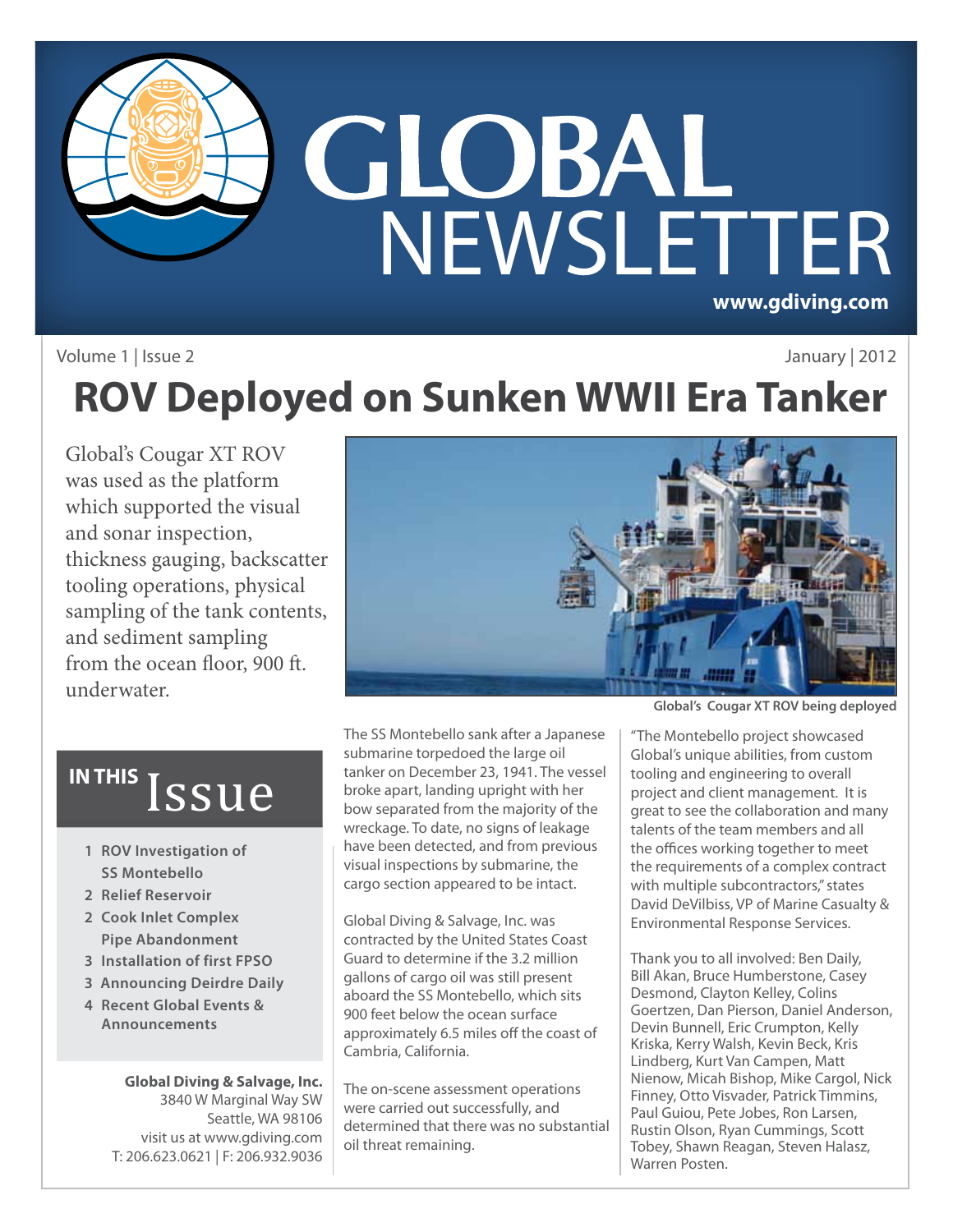## GLOBAL NEWSLETTER

### **ZERO Incidents in Challenging Project**

Global was contacted by PG&E to provide assistance with the maintenance of 3 existing outlet gates and conduits of a dam in the remote Sierra Nevada Mountains. With no direct access, equipment and personnel had to be flown into the site. Diving depths ranged to 140 ft. at 7300 ft. of elevation (190 fsw corrected).

Divers cleared sediment and debris to expose 100 year old abandoned gate valves in order to facilitate the removal of the inoperative bonnets and install three valve disks. A seal weld was performed between the pipe and flange connection through the existing 30" diameter gate valve body. Upon completion, temporary valve disks were placed in the valve body, successfully sealing the outlets. This allowed PG&E crews to perform the necessary maintenance on the downstream valves. Two weeks later the pipes were pressurized and the temporary valves disks removed, signifying the end of a successful undertaking.

Over 150 dives throughout the three months of this project were conducted without incident. The project included the following personnel: Dave Partlow, Eric Bittick, Fred Foster, Gene Purtell, Joel Silver, Kevin Pehle, Mike Kyrklund, Mike Richardson, Pat Dodson, Scott Hynd, Victor Tucker.



Dave Partlow leads morning safety meeting

### **Complex Pipeline Abandonment in Cook Inlet**



Jake Elhard and Josh Pool prepare spool piece for installation

An energy client in Cook Inlet wanted to decommission two 8" DOT oil transmitting pipelines. The intent was not to remove them immediately, but take them out of active DOT oil transmission service so they could be removed or reused at a later date.

The project involved several hot tap installations and disassembling and re-assembling various spool pieces of the subsea manifold, which allowed the use of cleaning pigs in both lines from the platform.

Underwater work was carried out between 70 and 100 fsw. Diving operations were complicated by 30 ft. tidal swings, zero visibility, near freezing water, and working bottom times of 20 to 50 minutes between tides.

Special recognition goes out to the crew for all their hard work, Abraham Rodriguez, Ben Daily, Bernie Rosenberger, Bill Akan, David DeVilbiss, David Long, Deirdre Daily, Don Doan, Jake Elhard, James Simonson, Jay Stevens, Jeremy Zimmer, John Juettner, Josh Pool, Kerry Walsh, Leif Simcox, Matt Ferrier, Nicholas Finney, Patrick Timmins, Peter Jobes, Tony Pryzbyla, Wade St. Clair, Weston Durocher, Zach Coots.



Jake Elhard and Weston Durcher handle valve

**Global Holiday parties - Thank you to all that were able to make it to the Alaska and Seattle holiday parties. We want to recognize those who were unable to be with their families this year over the holiday - thank you for your dedication.**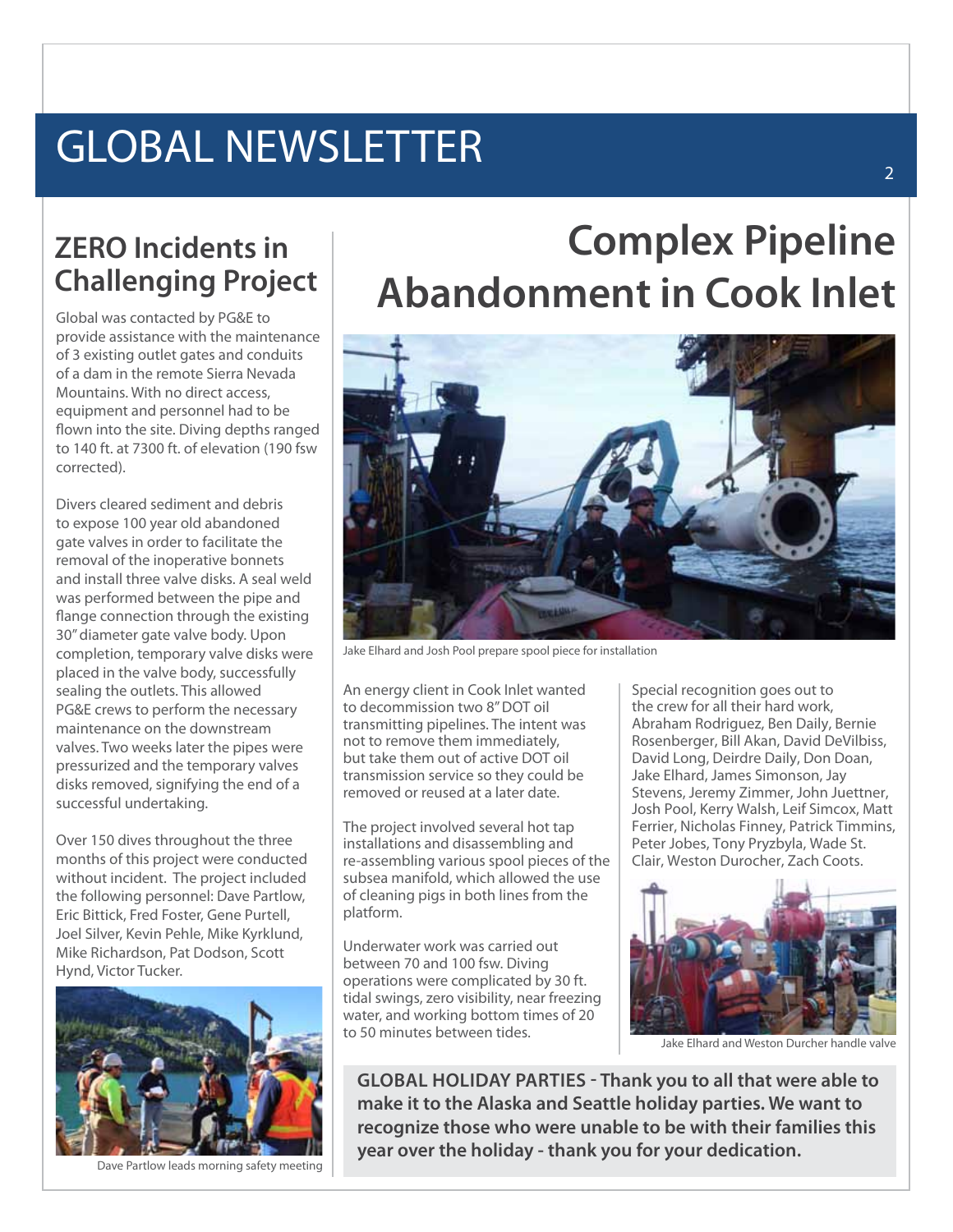**Scuderia Global - A team cleverly coined by Bruce Humberstone, participated in the Inaugural 6 Hours of Seattle Go-Kart Race, all donations going to benefit Team Seattle and the Children's Hospital. Global faced stiff competition on the track, they blew away the field in fund-raising, with \$7,500 raised.**  3



### **Divers Support Installation of First FPSO in Gulf of Mexico**

Located 180 miles south of the Louisiana coast, the 'BW Pioneer', pictured above, is a 791' x 138' Floating Production, Storage and Offloading (FPSO) vessel (the first facility of its kind in the US Gulf of Mexico and the world's deepest at 8,600fsw). With a processing rate of 80,000 barrels of oil per day and 600,000 barrel storage capability, this FPSO was designed and installed to facilitate production from Petrobras's 'Casdade-Chinook' field and is owned and operated by BW Offshore US. Global's team of experts was selected as the primary diving and observation ROV provider with ongoing support since 2010.

Utilizing a custom built diving and ROV deployment platform, Global's offshore team is providing ongoing support and has received rave reviews from both the Petrobras and BW Offshore management for their safe operational practices, efficiency and overall professionalism on the job.

"Job well done, your crews performed their scope of work in a very professional manner. The crews were hard workers, pleasant to be around and eager to get the job done. Excellent leadership provided by Donald Hosford provided a high level of experience as well as HSE awareness." -Harry Leonard, Operations Manager for Petrobras

"Again, thank you and your guys for the job they did. FYI, prior to the last dive [the third party ROV vessel] called me telling me their ROV had difficulties staying on the job. The [work class] ROV is a 150 HP sub and I needed the last dive to be conducted. I told Larry [Bouis] and Jim [Hegeman] of the sea conditions and was told they would try to dive. Nick [Kenny] was the diver and free swam over to the job, conducted the survey and free swam back to the basket. The surface current was calculated at 1.4 knots. Impressive." - Steve Nye, Project Manager for BW Offshore

Operations conducted to date include ROV survey and light intervention work as well as dive survey, ship husbandry and support of the flexible riser install and removal processes.

Congratulation to the crews who have conducted this work and we look forward to continued excellence in 2012! Aaron Dack, Allen Deaver, Brad Sprout, Brent Hookom, Chad Buck, Conrad Marchant, Daniel Smith, David Edmisten, Derek Herness, Donald Hosford, Gary Galstad, Jim Hegeman, Joe Rohrer, John Roach, Larry Bouis, Luke Anderson, Matt Ronne, Maurice Unger, Nick Kenny, Nick Maclean, Robert Stanley, Ryan Conant, Shaun Roberts, Tyler Boss, Tyler Broughton, and Sterling Ulrich.



### **Announcing Deirdre Daily**

We are proud to announce the advancement of Deirdre Daily to General Manager of the Alaska Region. Throughout her time with Global as the Alaska Region Office Manager she has been involved in all aspects of the daily operations including assisting with estimating and project management.

"During her tenure at Global Diving, Deirdre has continued to show great aptitude in management capabilities" says David DeVilbiss. "Her willingness to accept responsibility and step up when needed has led her to performing much of her new role already."



Global welcomes Daily, pictured above, as the new Alaska General Manager.

Interested in more information or have questions? Please contact Frank Immel, Diver Nick Kenny & Tender Tyler Boss<br>Marketing Manager, fimmel@gdiving.com.